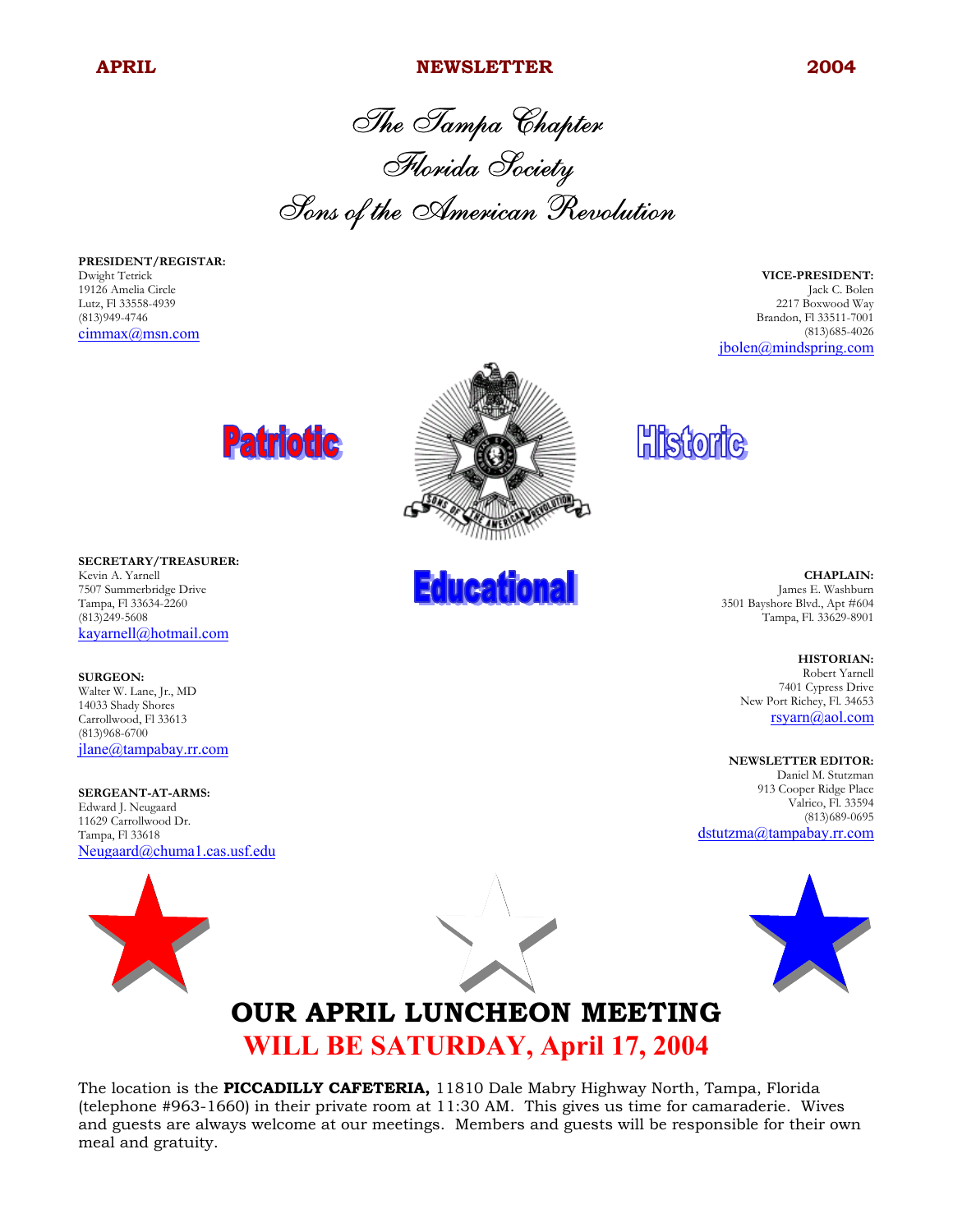## **APRIL PROGRAM**

Secretary Treasurer Kevin Yarnell will present the program centered on the JROTC awards. The Program is "The Great Book Challenge."

#### **Minutes of the March 20, 2004 meeting of the Tampa Chapter SAR**

President Tetrick called the meeting to order at 12:02. Chaplain Washburn offered the invocation. Jack Bolen led the pledge to the flag and the President led the pledge to the SAR.

Members present: Dwight Tetrick, Jack Bolen, Jim Washburn, Don Millleton, Dan Stutzman, MD Miller, Joe Miller, Ed Neugaard, and Kevin Yarnell.

Welcome guests: June Bolen, Billie Washburn, Chuck Grant (potential member), John Skillman (potential member, and Ian Malinowki

The SAR membership approved the minutes of the January meeting as published in the newsletter.

The secretary reported receiving the certificates for our 5 newest members from National.

The treasurer reported a balance of \$2,240.03.

The president reported no changes on the status of various people in the process of applying for membership and other correspondence he'd received. Arrangements for presenting the Sr. ROTC unit are also on track

The arrangements for presentation of ROTC medals were discussed briefly. The secretary reported requested that those willing to present check the list of the units and dates of their award ceremonies to arrange who might present at each ceremony.

The Secretary reported receiving a request from the Tampa Bay Tech NJROTC unit asking for financial support for an upcoming field day. He moved and Jack Bolen seconded a motion to provide \$25.00 to the unit. The motion passed.

There being no other business the meeting recessed for lunch.

President Tetrick introduced Chuck Grant who shared with the chapter about the Patriotic Order Sons of the American. Formed in 1847, the group, among other things, was the driving force behind our Flag Day observation. One of Chuck's ancestors apparently was a member in the distant past. He found an old ribbon / medal in the family belongings and did some research into its origin.

The secretary, on behalf of the membership, presented President Tetrick with a Meritorious Service Award. Dwight has done much in the last few years for the chapter especially with regard to increasing our chapter's membership. The award is a small token of the appreciation of the members.

President Tetrick next introduced the Secretary who explained the local essay contest and then introduced Ian Malinowski our local winner. Ian is a senior at Palm Harbor University High School in their IB program. His biography is quite impressive including awards for both academic and other interests. Ian read his essay stopping to expand on certain points. The essay examined three possible causes of the British defeat at Saratoga. What made the essay unique was that it was not a simple 'flag waving' celebration of some historical figure. Rather, Ian examined this historic event as a historian might. The secretary announced to the membership that Ian's essay had also won the Florida Society contest.

A brief question and comment session followed.

John Skillman won the 50/50 drawing for the second month in a row. The chapter treasury was enriched by \$8.00.

The President announced the Tampa Chapter's points for the Chapter Challenge Contest. Our chapter's total points increased significantly this past year.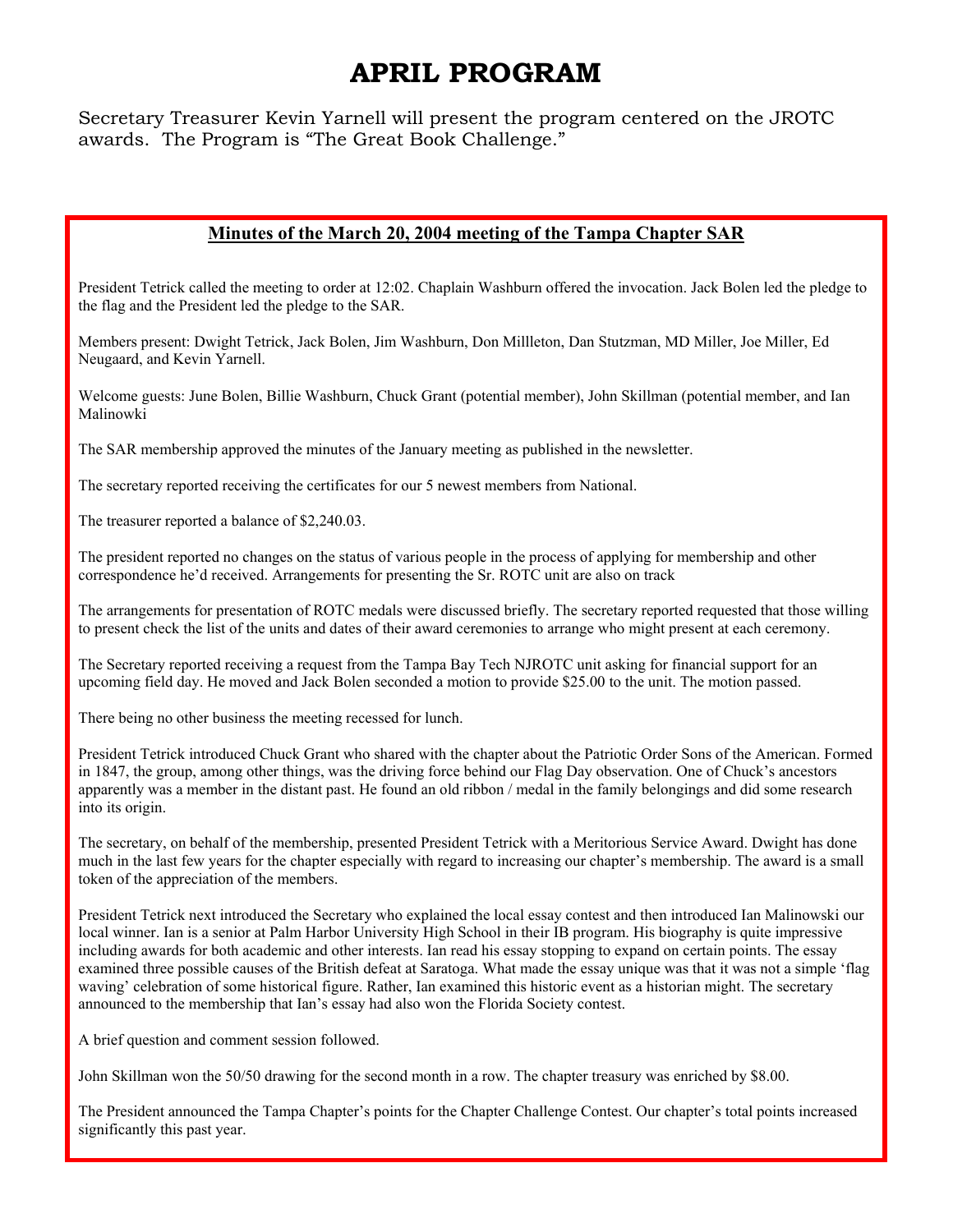Ed Neugaard shared a copy of a \$6.00 bill printed in the 1700's that was on sale on e-bay for \$27,000. The bill was signed by one of his ancestors.

President Tetrick led the recessional and Jim Washburn gave the benediction. The meeting adjourned at 1:40 pm.

Respectfully submitted,

Kevin Yarnell Chapter Secretary

### **APRIL IN THE REVOLUTION**

**April 18, 1775** Paul Revere's Ride.

- April 19, 1775 Battle of Concord and Lexington.
- April 23, 1775 King George III declares the Colonies to be in a State of Rebellion.
- **April 26, 1777** The Ride of Sybil Ludington. She was 16 years old and her father was a Colonel in the militia in Putnam County, New York. A Patriot messenger arrives at their home with news that nearby Danbury, Ct. was ransacked by the British and that they were heading to Fredricksburg, NY to destroy another Patriot supply center. The messenger was too tired to continue and Colonel Ludington was needed to organize the militia. Sybil volunteered to ride and inform the militia. She rode 40 miles that night, informing the residents of what happened and issuing a call to arms. Sybil returned safe the next day. Enough militia turned out to cause the British to retreat to Long Island.
- **April 27, 1777** Battle of Ridgefield, CT. The Americans, led by Benedict Arnold, defeats the British.
- **April 8, 1780** British warships enter Charleston Harbor. As the British deployed around Charleston, They noticed a plantation home overlooking the Congaree River. It was the home of Rebecca Motte. The location was ideally located for a fortified outpost. The British took over the home. Rebecca and the Patriots wanted them out. The plan was to burn the British out and Rebecca supplied the fire arrows for the job. The British left and the Patriots were able to move in and extinguish the fire, saving most of the home.
- April 25, 1781 **Battle of Hobkirk's Hill.**

**April 4, 1782** Sir Guy Carleton replaces General Clinton as the British commander in America.

- April 12, 1782 Battle of Les Saintes. Benjamin Franklin and Richard Oswald begin peace talks in Paris.
- April 16, 1782 General Washington establishes the headquarters of the American Army at Newburgh, New York.
- **April 19, 1782** The Netherlands recognizes the United States of American through the efforts of John Adams.
- **April 11, 1783 Congress officially declares an end to the Revolutionary War.**